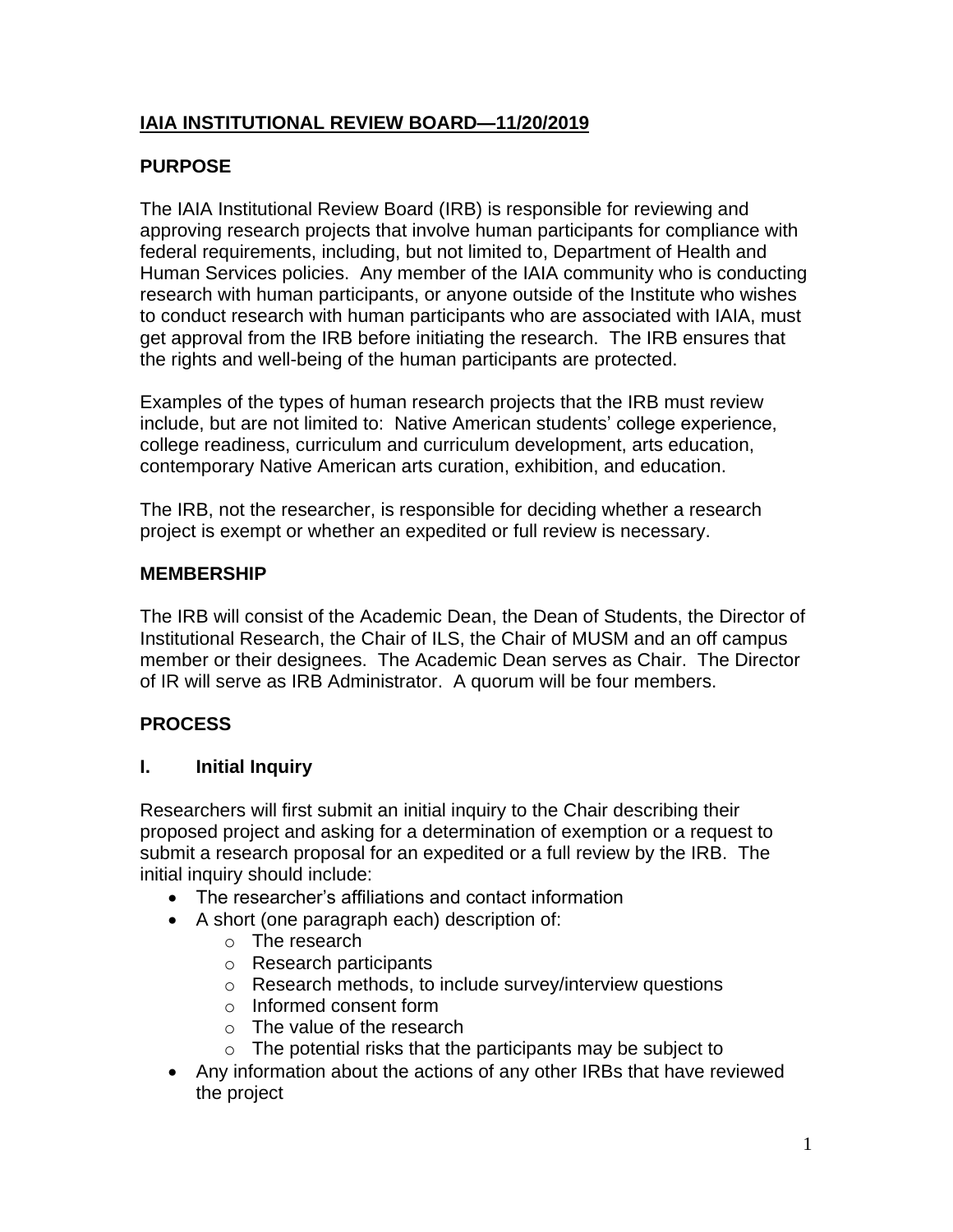• Any other information that the Chair requires

The Chair will consider:

- The researcher's qualifications
- Any affiliation that the researcher has with IAIA
- Whether there is a member of the IAIA community who is willing to assist with the research
- The proposed project
- The potential value of the project to the IAIA community
- The potential risks that members of the IAIA community may be subject to

The Chair will then decide to:

- Reject the initial inquiry. The research will not take place.
- Accept the initial inquiry, declare on behalf of the IRB that it is exempt, and allow the project to move forward without further review
- Accept the initial inquiry and approve it through an expedited review
- Accept the initial inquiry, declare that it will be subject to an expedited review, and request further information for consideration by the IRB
- Accept the initial inquiry, declare that is will be subject to a full review, and request further information for consideration by the IRB

## **II. Exempt projects**

If the initial inquiry is accepted, the Chair will determine whether it is exempt from further review or not. Usually, exempt projects have some or all of these characteristics:

- There is minimal or no risk to the participants
- The value of the research is greater than the risk
- Independent adults are the only participants
- The research is being conducted in a standard educational setting
- The research is part of standard educational practices
- Participants cannot be identified (such as in a completely anonymous survey)

The initial inquiry should contain enough information for the Chair to determine if it is exempt, but the Chair can contact the researcher for further information if necessary.

The Chair may ask for modifications to the research described in the initial inquiry. If, after discussion, the researcher does not agree to the modifications, the proposal will be rejected.

If the Chair accepts the initial or modified inquiry and determines the project is exempt, the researcher is notified and the research can move forward, with whatever conditions the Chair states.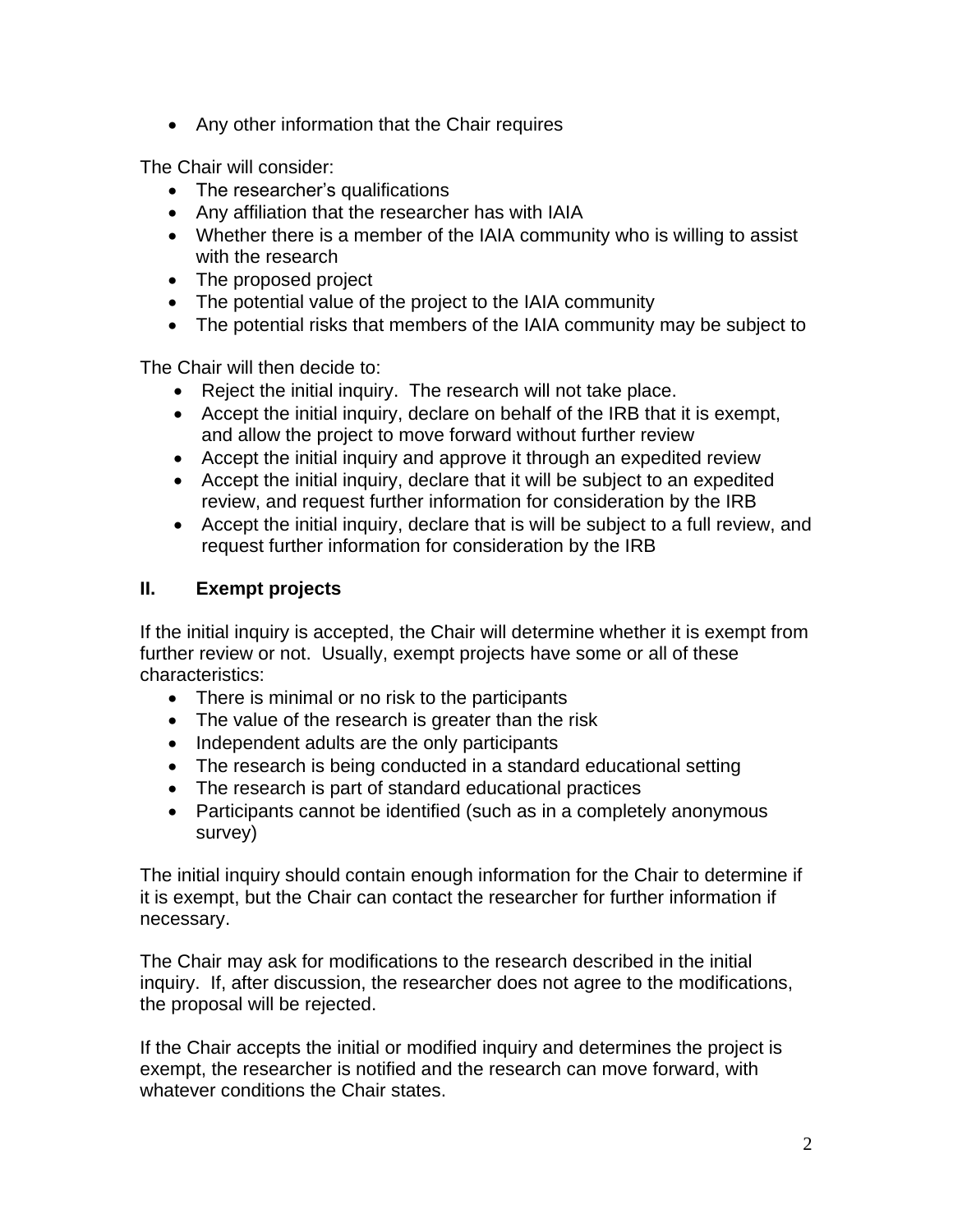#### **III. Expedited or full review**

If the initial inquiry is accepted and is not exempt, then the Chair will determine whether it will be subject to expedited or full review.

A project that is subject to an expedited review usually has some or all of these characteristics:

- It poses moderate risk to participants
- It proposes procedures that mitigate the impact of the risk
- It insures informed consent
- It has a robust protocol to maintain the confidentiality of participants
- Participants include minors or dependent adults

A project that needs a full review usually has some or all of these characteristics:

- It poses a high risk to participants
- The risk to participants may be difficult to mitigate
- It insures informed consent
- It has a robust protocol to maintain the confidentiality of participants
- Participants include minors of dependent adults

Researchers will be asked to submit an entirely new application for expedited or full review. It will include some or all of the following, as appropriate:

- Project description, to include full descriptions of:
	- o The research
	- o Research participants
	- o Research methods
	- o The value of the research
	- $\circ$  The potential risks that the participants may be subject to
	- o Interview and/or survey questions
- Verbal scripts for interviews and surveys
- Form that will be used to obtain informed consent
- Approval letter from participants allowing access to records
- Verbal scripts used to contact participants
- Parent/legal guardian consent form
- Any information about the actions of any other IRBs that have reviewed the project
- Any other information that the Chair or IRB requires

The Chair and the IRB may also request to interview the researcher and/or request a reference check.

The Chair and the IRB may ask for modifications to the research proposal. If, after discussion, the researcher does not agree to the modifications, the proposal will be rejected.